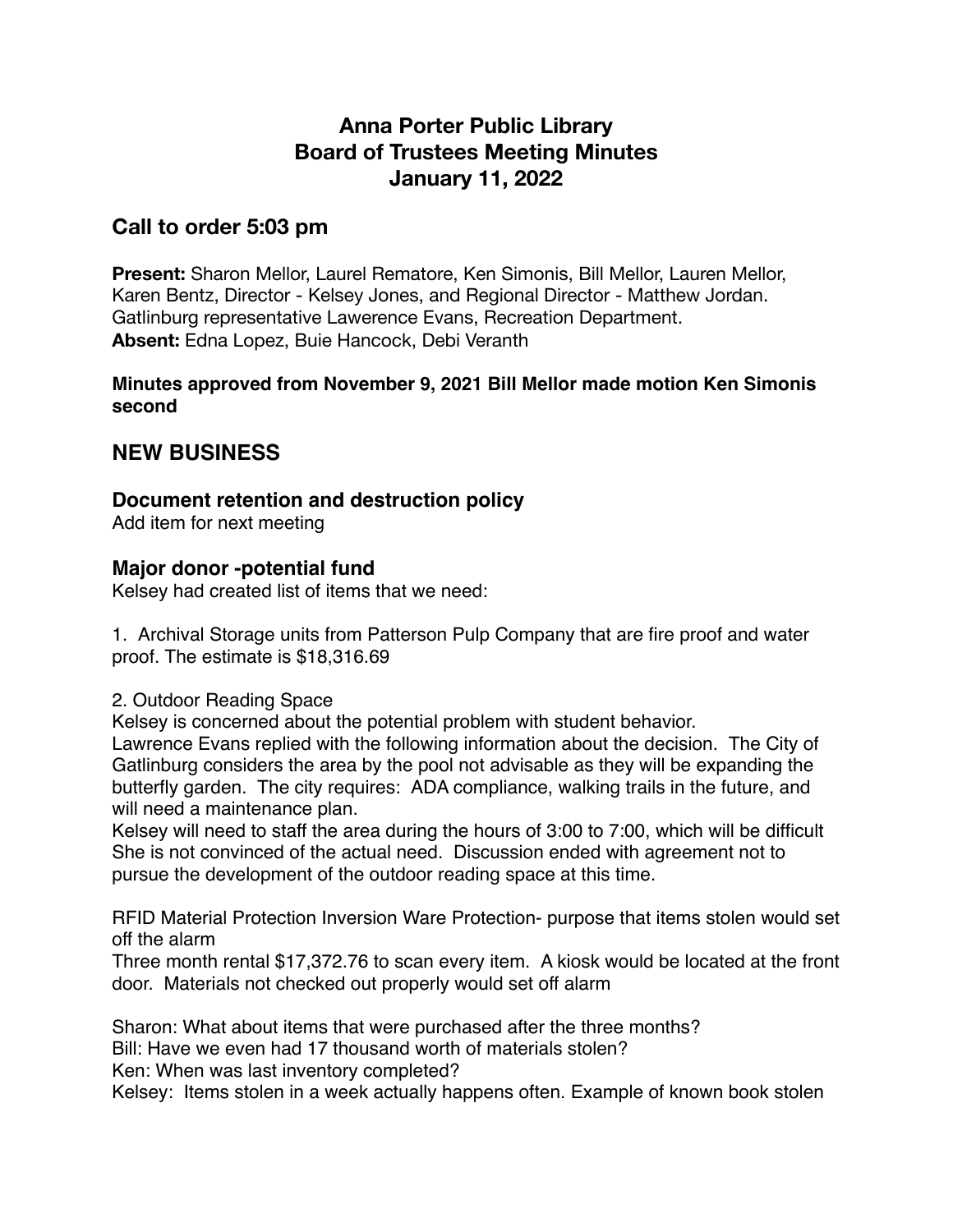Lauren: Will insurance pay for loss?

Bill: Have other libraries used this system? How many items do we have? 15,000 books and periodicals. We are now purging books out of circulation and increasing book purchases each year.

Do we want to add this to fundraising request?

Lauren: Is this a good use of philanthropic funds?

#### **Motion was not made**

Ken: Met with Robert Holt, (City of Gatlinburg). He said that he recommended we identify and support the need of these items for our budget. Prioritize and put these items in the budget.

Karen: When we plan our budget and purchases, we need to consider how each request support our mission statement as a library.

Is there a RFID software that has inventory capabilities?

Shelving will be in the budget

#### **Decision: The items will be submitted to the budget for a 1 time expenditure**

#### **Photography and Videotaping by patrons in the library Motion to adopt edits was made by Bill and seconded by Lauren**

#### **Motion was approved**

#### **Ability of non residents to check out items and books for the library**

Sharon apologizes to the Board on the discussion which occurred at the end of the last meeting regarding an incident with a library patron

Kelsey: She did follow up with the individual. The person did not want to pay a small fee as a deposit. It was a big misunderstanding. She advises to keep the policy as it is. We do have a policy that allows visitors to check out materials. The patron can pay an annual fee.

Sharon: We have a policy and oversight to treat each other with professional dignity and respect. The existing policy that requires proof of legal property ownership, ID, and either live, work, and pay taxes to Sevier County.

#### **Nominations**

Expiring Terms: Karen Bentz Ken Simonas Lauren Mellor These individuals are eligible for a 2nd term

Volunteer for nominating committee : Karen Bentz and Lauren Mellor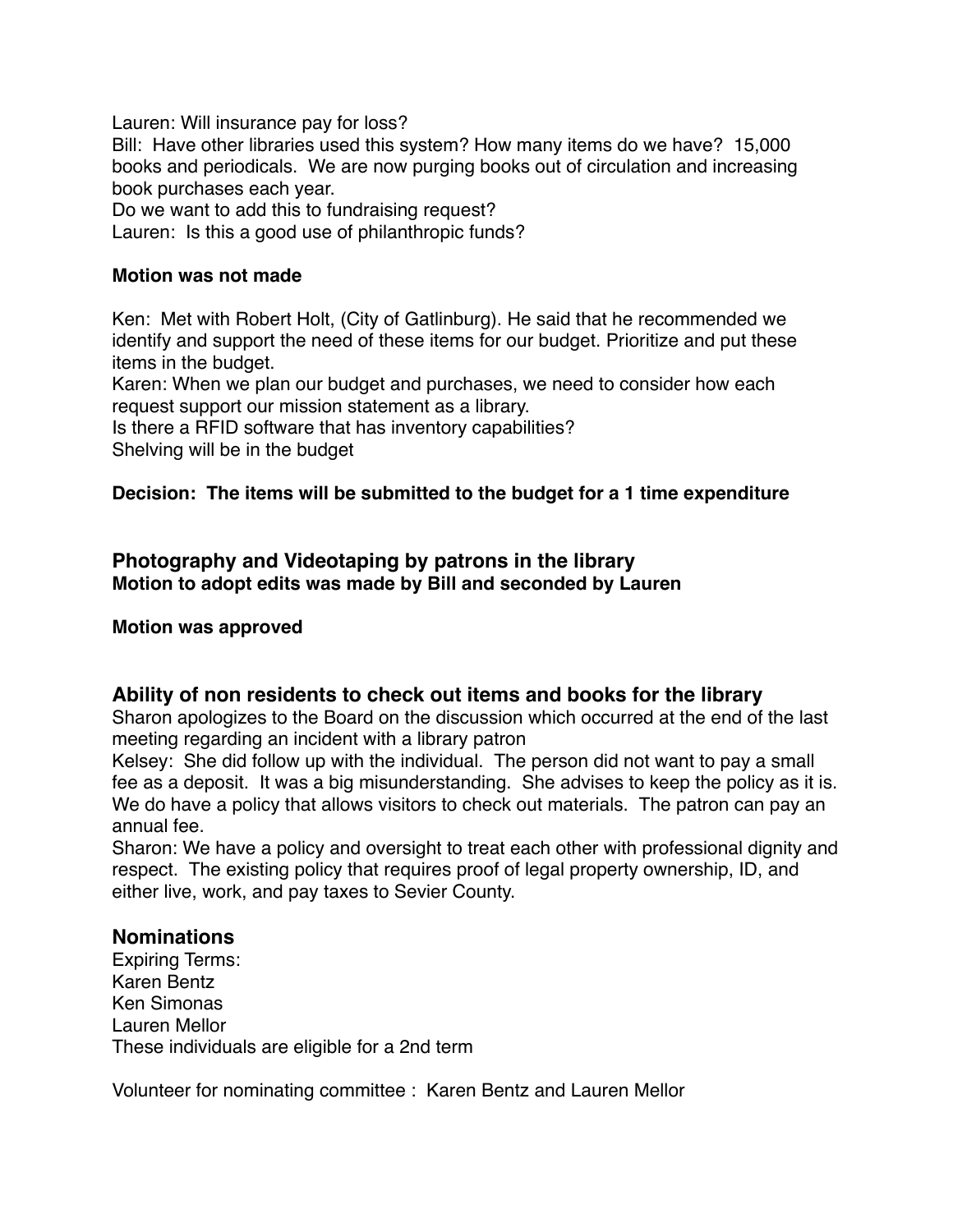# Treasurer Report December 31, 2021 as of January 11, 2022

Good, positive, grow \$33.00 total assets Zero based environment

6 month P/L only down 200.00 significantly less than previous years Actual net is \$7,500 over budget for 6 months Submit budget in April to the city One more meeting to discuss before accepting the budget

Facilities Report

Improved with floor outlets repaired, lighting in staff room, bathroom issues continue

Inventory

Scan of everything is complete, but some follow-up is needed. 2023 will be next inventory.

Update the YA room, moved the languages, reference relocated, and now have a full YA area. PlayStation is sold and continue to have staff members daily 3:00 to 8:00 pm

Next project will be the large print books

Donations are being made to Leadership Sevier utilizing the used books as donation The project included 25% donated to Sevier County School Board. Considered the best project in Sevier County School Board.

Personnel:

IT Representative has been hired. Shawn Clarke has Associates Degree in Applied Science and 6 years of experience

Info Delivery: Credit Cards are now accepted

Programming for various age demographics is going very well. Jay Reese meet the author was very successful

SM collection still growing

Rotary club Gatlinburg membership for Kelsey is not possible at this time. She cannot afford an assistant

### **Matthew Report**

Seymour Branch Library opened this month. Very artistic interior which was totally renovated.